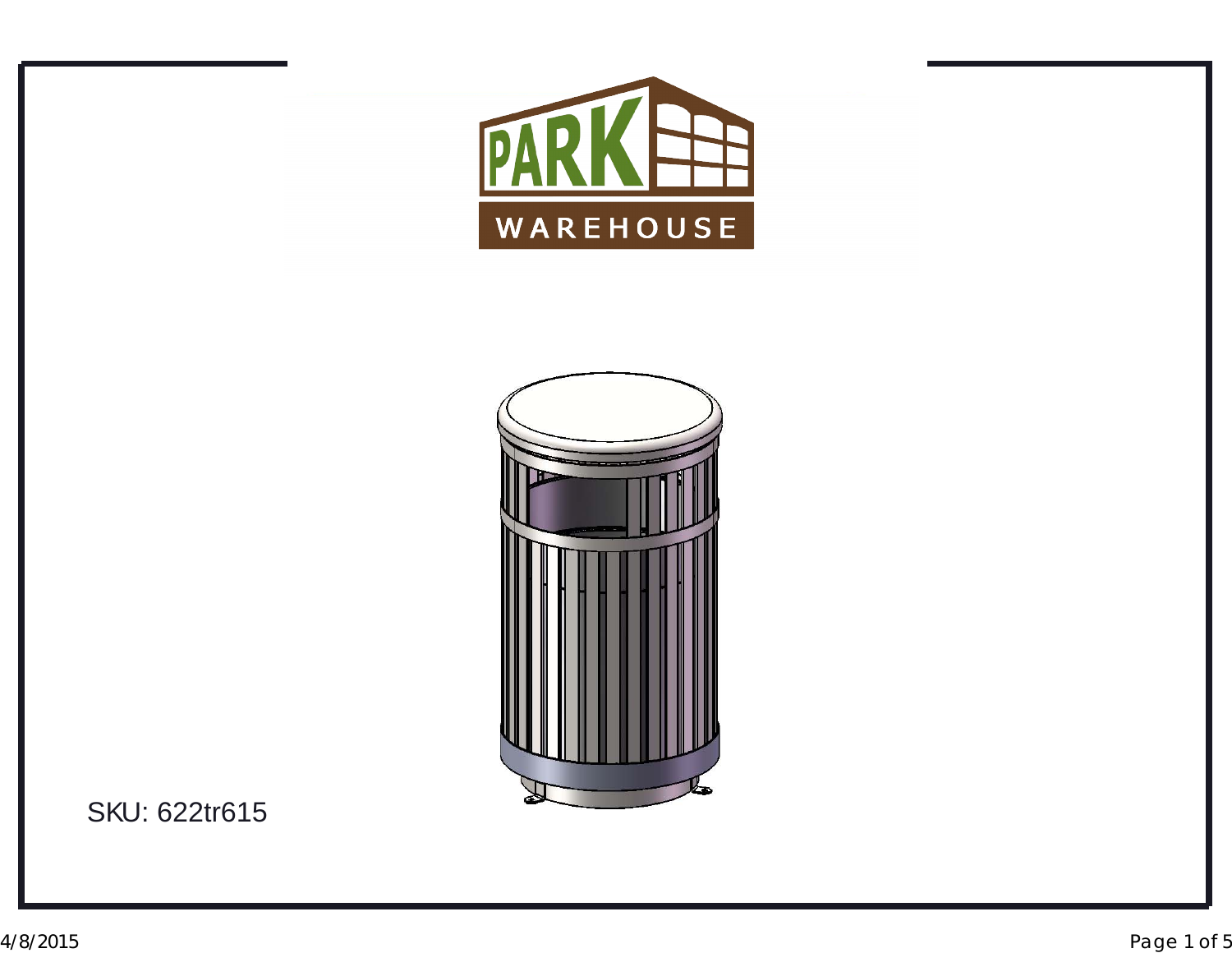## **WARRANTY & TERMS**

WARRANTY <sup>5</sup> Year Limited Warranty on Thermoplastic coated elements. Park Warehouse guarantees all items for one full year to be free of defects in workmanship or materials when installed and maintained properly. We agree to repair or replace, any items determined to be defective. Items specifically not covered by this warranty include vandalism, manmade or natural disasters, lack of maintenance, normal weathering or wear and tear due to public abuse.

Damages or loss in transit is the responsibility of the carrier, whether visible or concealed. It is the responsibility of the recipient to assure that the order is received complete. Before signing the delivery receipt, inspect the shipment immediately and completely. Note any damages or shortages on the bill of lading. Damage reports must be filed within <sup>10</sup> days. Park Warehouse is NOT responsible for damages or loss in transit. Title to all goods passes to the customer at the time of shipment. Park Warehouse will assist in filing claims if the freight arrangements were made by Park Warehouse at your request.

CANCELLATIONS AND RETURNS: Cancellations are only accepted with approval of Park<br>Warehouse, Ne merehandies aboll be returned without a Peture Ceede Autherization numb Warehouse. No merchandise shall be returned without <sup>a</sup> Return Goods Authorization number which is issued by customer service. Any authorized merchandise must be carefully packed and received in saleable condition. A restocking charge of up to 25% will be applied to all returned goods when the<br>error is not the fault of Park Warebouse. All returns must be shinned freight prenaid. error is not the fault of Park Warehouse. All returns must be shipped freight prepaid.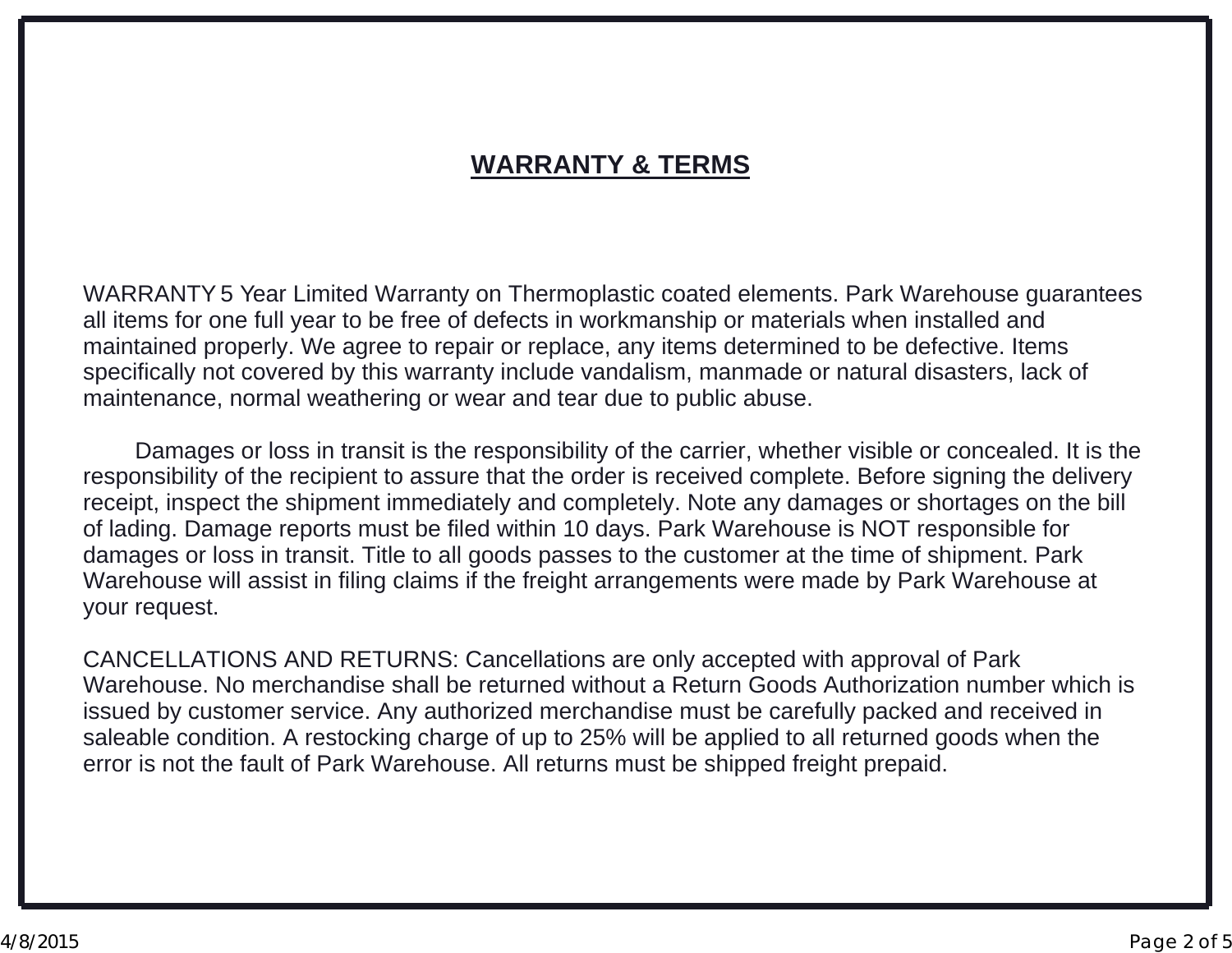### *SAFETY WARNINGS & EQUIPMENT INSPECTION*

- •Owners and installers please note these safety warnings and make use of this checklist on <sup>a</sup> regular basis.
- •Follow installation instructions when erecting equipment.
- • Ground surfaces around equipment should be restored as needed. Concrete footings should never be exposed. Surface depth should comply with ASTM and CPSC specifications.
- •Check for and repair damage caused by wear or vandalism, <sup>a</sup> major factor in injury causing situations.
- • All protruding bolts should be covered or cut off and finished smooth. Sharp edges on pipes should be capped or removed. Check for bent, broken, or severly worn pipe, and replace.
- •All equipment should be free of rust and repainted whenever necessary to deter rusting.
- • We provide our customers with layout sheets and installation instructions. Please keep on file the specifications sheet that contains the listing of every part used.
- •Never add components not intended for use with this product.
- •Regular maintenance is necessary in this and all park and recreational equipment to insure the safety of the user.
- •Note: Proper maintenance of equipment requires regular tightening of all bolts, nuts, and setscrews.
- •Note: Regular checking of all parts, castings, etc. should be made. If <sup>a</sup> part is broken or worn, it shoud be replaced immediatly.
- •Check to be sure all fittings are tight and that bars and pipes do not move.
- • Replace all worn S-hooks. S-hooks must be completely closed. Failure to close S-hooks can result in serious injury to the user. NEVER reuse S-hooks.
- •Test for free movement of swing hanger and other moving attached parts.
- •Check for worn chains and replace them.
- •A soft resilient surface should be placed under all swings extending at least twice the height of the top rail both front and back.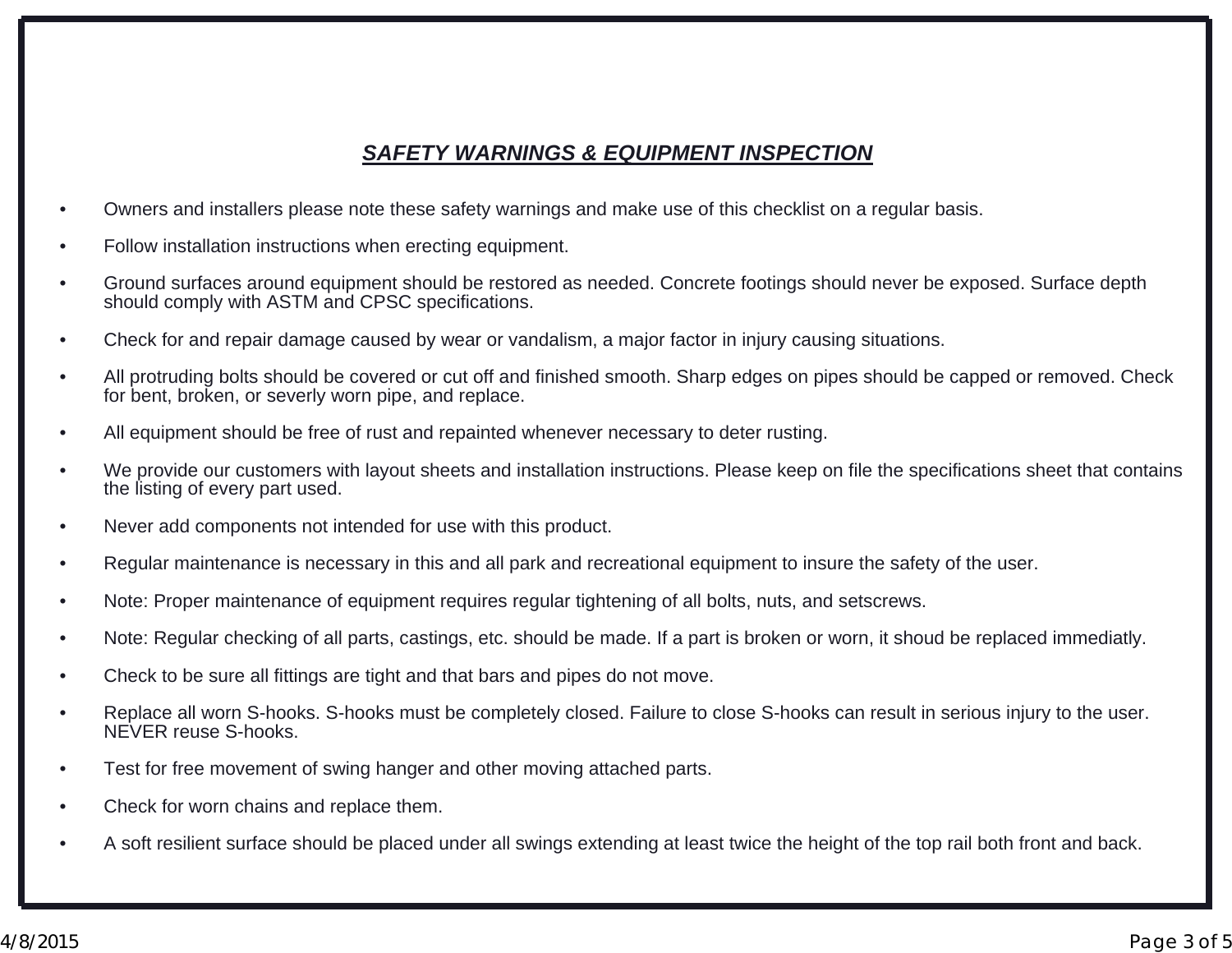#### **KENSINGTON TRASH RECEPTACLE 41**

Material: Sides are fabricated with 1-1/2" <sup>x</sup> 1/4" steel flat plate. Top ring is 5/8" rod. Upper flat rings are 1-1/2" <sup>x</sup> 10 gauge steel flat plate. Bottom flat rings are 3" <sup>x</sup> 7 gauge steel flat plate. Bottom plate fabricated from 12 gauge sheet steel precision punched. Surface mount feet are laser cut from 7 ga steel plate. All electrically MIG welded.

Receptacle Coating: Steel is sandblasted to near white condition. Coated with zinc rich epoxy primer and top coated with electrostatic powdercoat, oven cured.

Receptacle Dimensions: 23-3/8" diameter <sup>x</sup> 42-1/4" high <sup>x</sup> 36 gallon capacity.

Hardware: Mounting hardware not included.

#### **01-05-016432 GALLON SOLID FLAT TOP**

Material: Top plate shall be fabricated from 18 gauge steel flat, spun to form.

electrostatic powdercoat, oven cured. Coating: Steel is sandblasted to near white condition. Coated with zinc rich epoxy primer and top coated with

Receptacle Dimensions: The overall dimensions shall be 24" diameter <sup>x</sup> 2" high.

**32 Gallon Liner:** Made of heay duty plastic.

Overall Dimensions Including Top: 24" in diameter <sup>x</sup> 42-1/4" high <sup>x</sup> 36 gallon capacity.